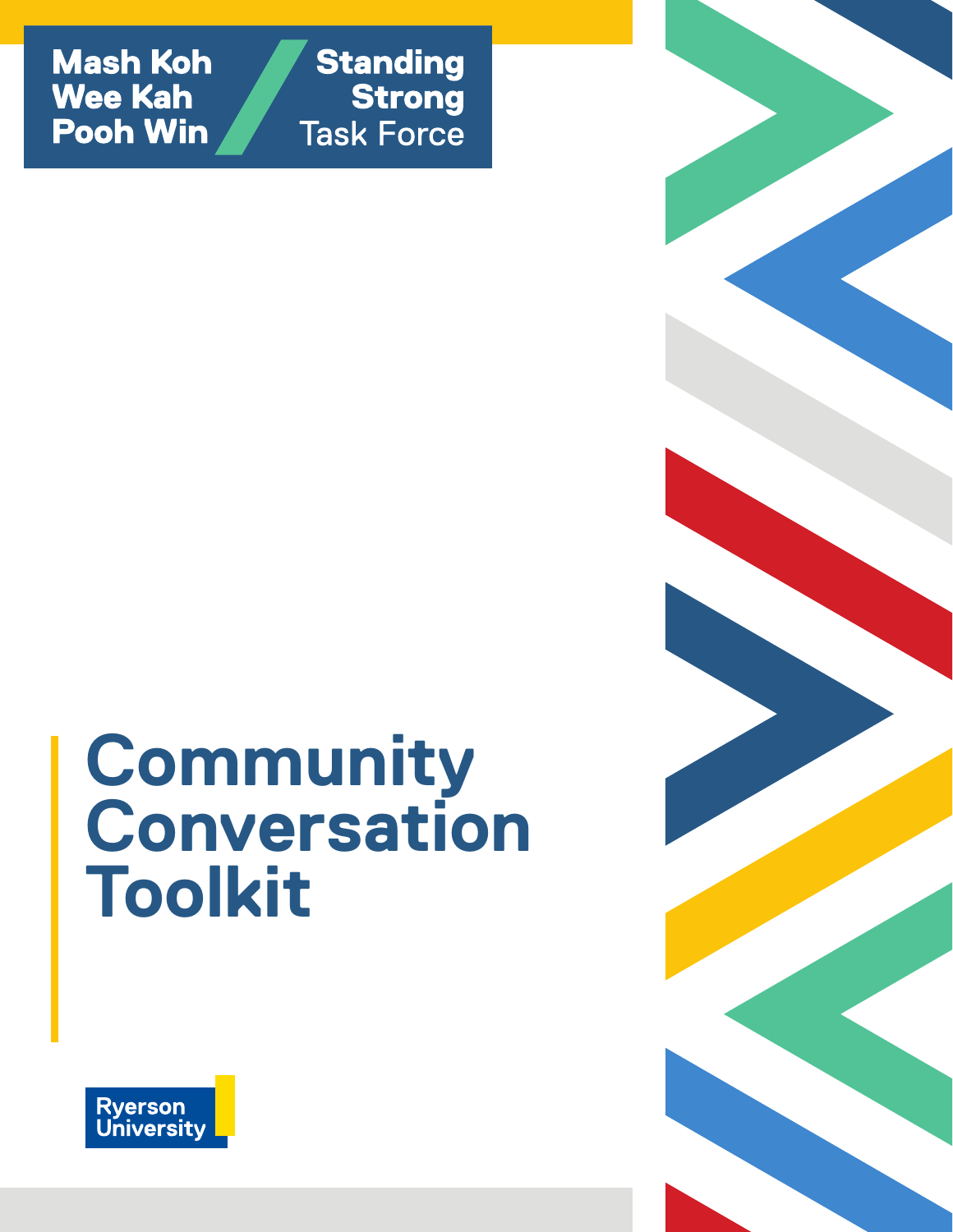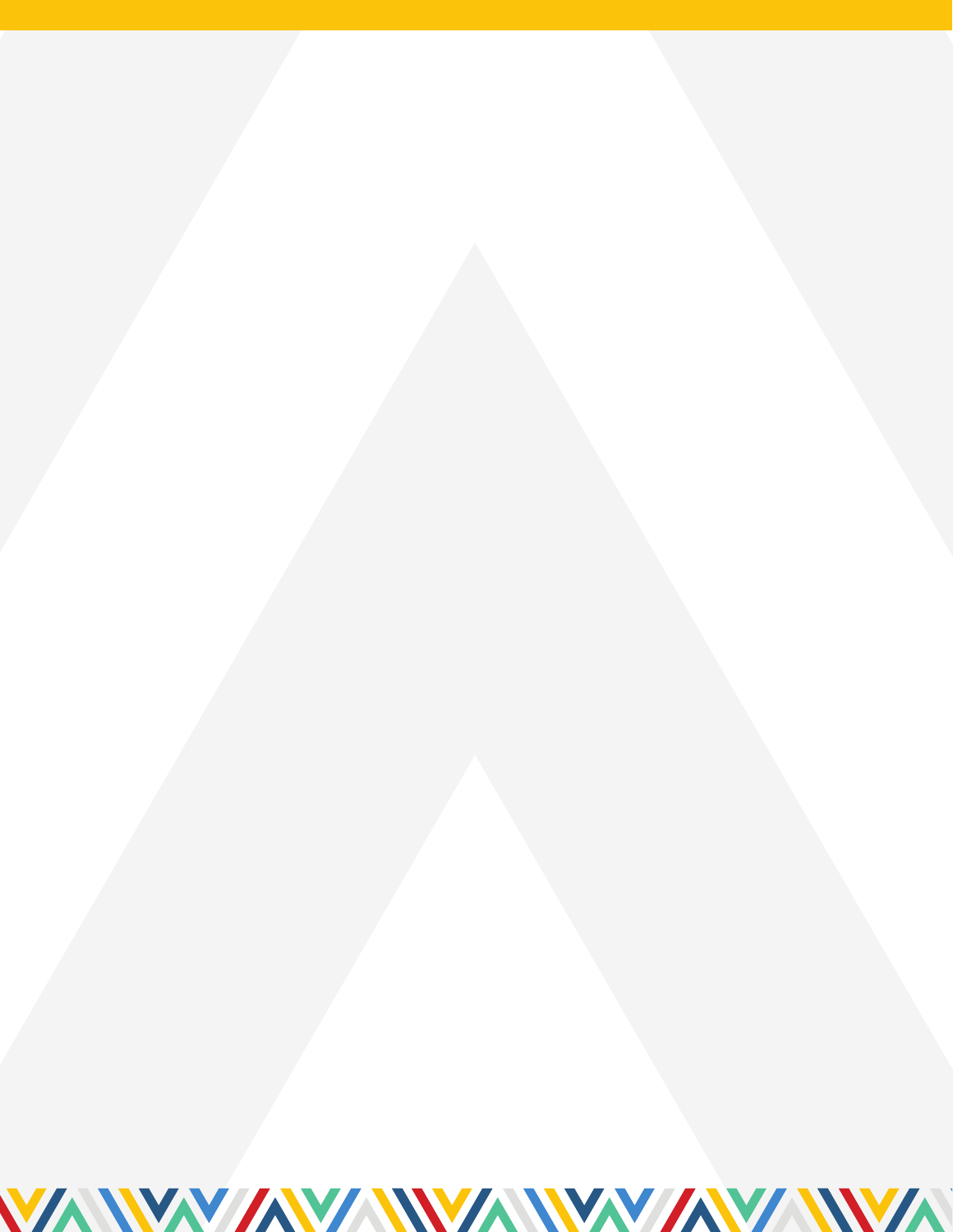## **Contents**

**INVANA** 

| Standing Strong (Mash Koh Wee Kah Pooh Win) Task Force  6 |  |
|-----------------------------------------------------------|--|
|                                                           |  |
|                                                           |  |
|                                                           |  |
|                                                           |  |
|                                                           |  |
|                                                           |  |
|                                                           |  |
|                                                           |  |
|                                                           |  |
|                                                           |  |
|                                                           |  |
|                                                           |  |
|                                                           |  |
|                                                           |  |
|                                                           |  |
|                                                           |  |
|                                                           |  |
|                                                           |  |
|                                                           |  |
|                                                           |  |
|                                                           |  |
|                                                           |  |
|                                                           |  |
|                                                           |  |
|                                                           |  |

**A**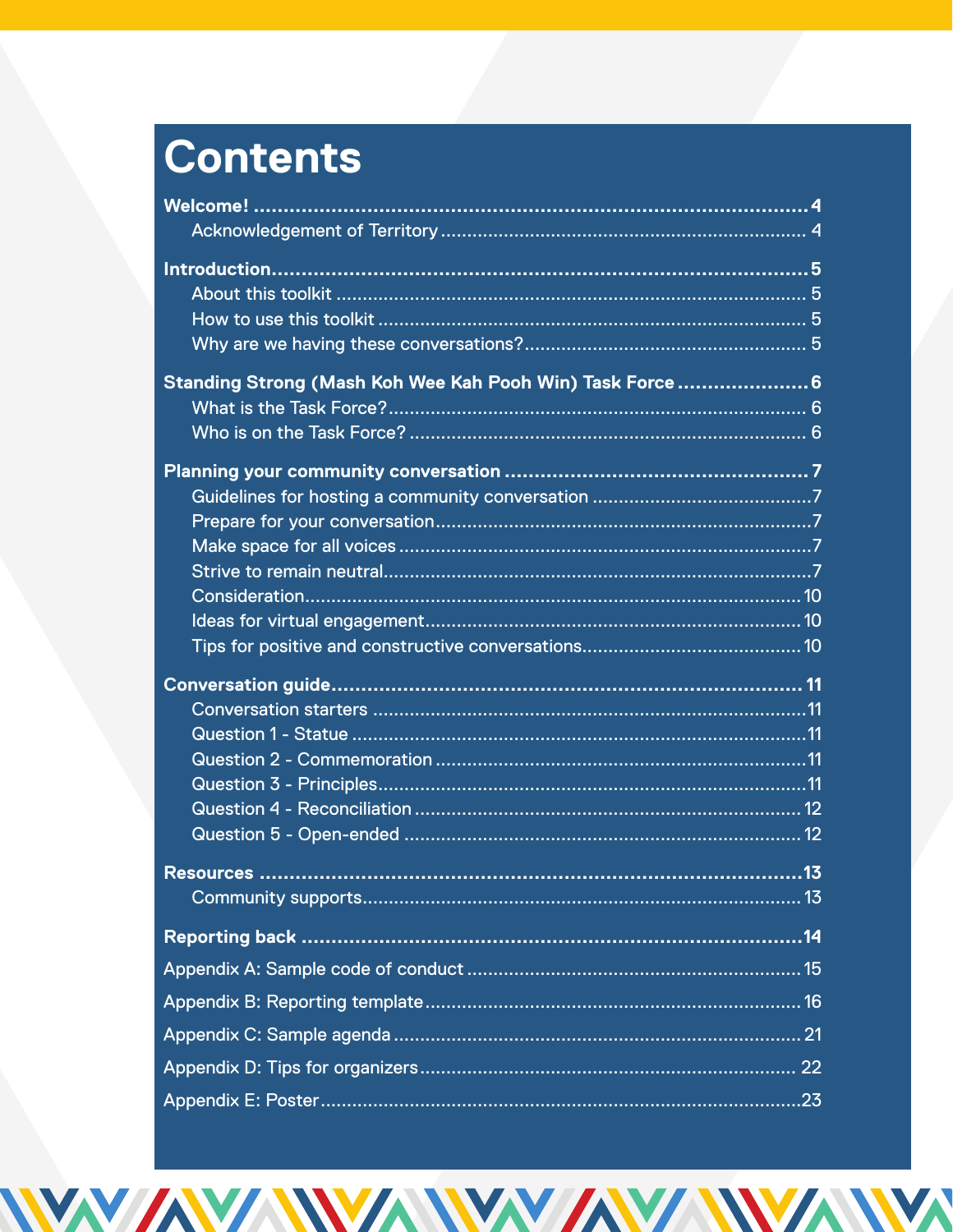## **Welcome!**

The Standing Strong (Mash Koh Wee Kah Pooh Win) Task Force is honoured to embark on a journey to learn from community members about what the university can do to reconcile the history of Egerton Ryerson. The engagement process is open to all community members including students, faculty, staff, alumni and neighbours. Your input on how the university should approach commemoration is critical to the Task Force moving forward with its work.

We know that there have been ongoing conversations regarding the statue of Egerton Ryerson and around commemoration in general. Commemoration is a way we honour and remember a person or events. We believe that these conversations are a valuable way to share with one another and provide a great opportunity to collectively come up with new ideas. The Task Force is turning to you as a community member to continue these conversations to generate feedback to our core questions.

Please consider this toolkit is a starting point to encourage community members like you to host and guide conversations with participants of your choice. Enclosed you will find suggestions about guidelines, conversation topics, and resources so that you feel supported to lead a conversation in a way that is engaging, relevant, and meaningful



The work of the Standing Strong Task Force (Mash Koh WeeKah Pooh Win) is represented as a circle with no one above, no one below, no one ahead and no one behind. Regardless of age, stage, or position, everyone has an equally valued voice. Within the circle, an eagle feather honours the truth and bravery brought into this work by all of the community members who join us in our process.

### **Acknowledgement of Territory**

Acknowledging and understanding the land where we live, work, and spend time is foundational to the Task Force and the community conversations the Task Force is encouraging. The Task Force is mindful of the ongoing colonial impacts felt by Indigenous communities and is committed to actively taking steps towards reconciliation. In 2014, Ryerson's Aboriginal Education Council (AEC) developed the following Land Acknowledgement Statement for the University:

*Toronto is in the 'Dish With One Spoon Territory'. The Dish With One Spoon is a treaty between the Anishinaabe, Mississaugas and Haudenosaunee that bound them to share the territory and protect the land. Subsequent Indigenous Nations and peoples, Europeans and all newcomers have been invited into this treaty in the spirit of peace, friendship and respect."*

*The "Dish", or sometimes it is called the "Bowl", represents what is now southern Ontario, from the Great Lakes to Quebec and from Lake Simcoe into the United States. We all eat out of the Dish, all of us that share this territory, with only one spoon. That means we have to share the responsibility of ensuring the dish is never empty, which*  includes taking care of the land and the creatures we share it with. Importantly, there are no knives at the table, *representing that we must keep the peace.* 

*This was a treaty made between the Anishinaabe and Haudenosaunee after the French and Indian War. Newcomers were then incorporated into it over the years, notably in 1764 with The Royal Proclamation/The Treaty of Niagara.*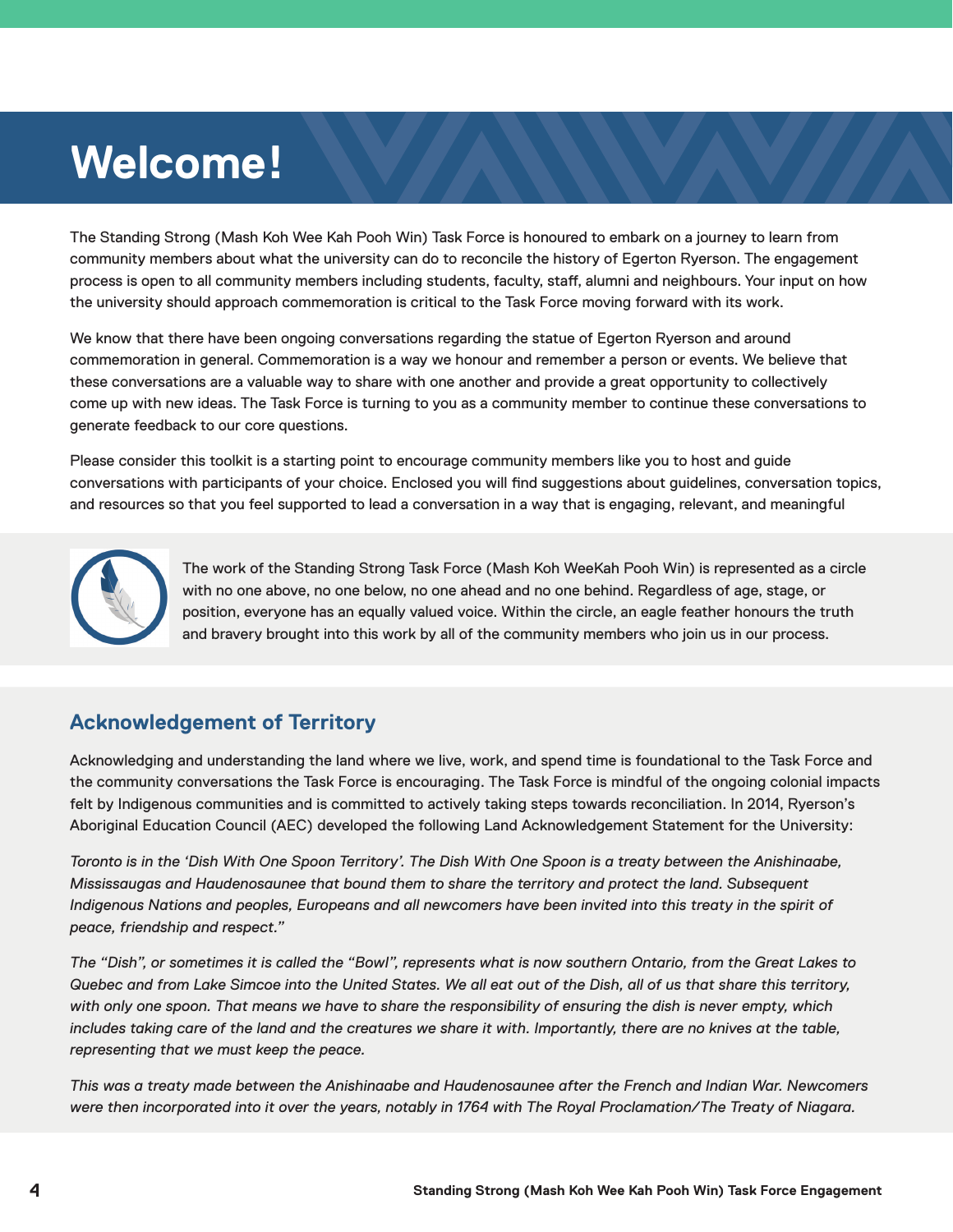## **Introduction**

### **About this toolkit**

This toolkit has been designed to support you in planning and leading a community conversation. Consider this as a starting point to help you develop your own unique conversation that is tailored to your community.

### **How to use this toolkit**

Community conversations are an important part of this engagement process. Here are a few suggestions on how to use this toolkit:

- **> Reach out:** Get in touch with your friends, family, academic programs, student organizations or colleagues who are interested in this topic. Let them know you're planning a community conversation and attach the poster included in this toolkit. Reach out early and follow up as needed.
- **> Learn and reflect:** Familiarize yourself with the Task Force, engagement process, and conversation starters, making note of ideas, questions, and topics that you think will resonate with your community. Don't hesitate to get in touch with the Task Force Engagement Manager if you have comments or questions!
- **> Make it your own:** Review the guidelines and considerations and develop a plan for your own community conversation that takes into account the needs of your community in terms of: conversation format, timing, meeting platform, and any other factors.
- **> Get connected:** Visit our website/online engagement platform at **standingstrong.civilspace.io** to fill out the survey. You can also learn more about the engagement process, see what others are saying, and how your conversation fits into broader dialogue.
- **> Share what you heard:** Use the Resources section to take notes, collect feedback, and document what you heard. We look forward to hearing from you!

### **Why are we having these conversations?**

Community-led conversations are an important part of engagement. We recognize that many community members and leaders are familiar with the topic of the statue of Egerton Ryerson and may have had these conversations before. With deep respect, we ask community members to share with us how the Ryerson University community can take steps towards reconciliation through dialogue, reflection, and commemoration. We see these conversations as part of a journey of collective listening and learning and we hope to hear directly from community members and leaders like you.

The information and learnings shared in the engagement process will be used to inform the Task Force in making recommendations to the President's office about considerations and principles to guide commemoration on campus for now and into the future.

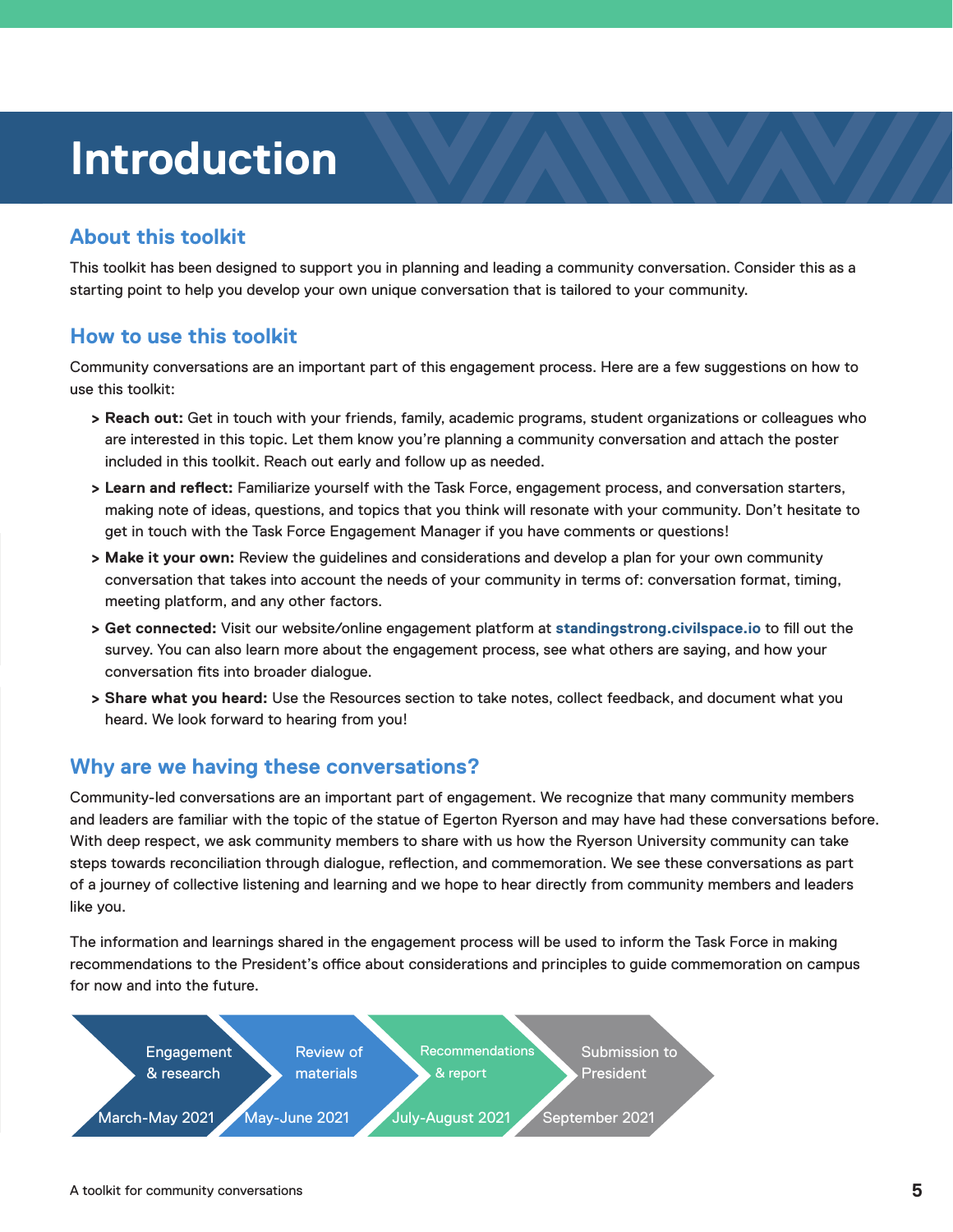## **Standing Strong (Mash Koh Wee Kah Pooh Win) Task Force**

### **What is the Task Force?**

The Standing Strong (Mash Koh Wee Kah Pooh Win) Task Force is an independent body created to develop recommendations to reconcile the history of Egerton Ryerson. The Task Force is also guiding research into this history, and an engagement program to hear from the community.

Our name, Mash Koh Wee Kah Pooh Win, is the Cree Spirit Name for "Standing Strong." Co-Chair Joanne Dallaire, a Cree pipe carrier gifted with the ability to seek out Spirit Names, sought out a Spirit Name for the Task Force. This name is in recognition of our ancestors and spirit helpers that are invited to join this process to help guide us.

The Task Force is responsible for submitting recommendations to the President regarding what the university can do to reconcile the legacy of Egerton Ryerson and approach commemoration in the future. Community engagement and in-depth research will inform the recommend actions and principles that the Task Force puts forward. Please know that we do not approach our responsibility lightly.

### **Who is on the Task Force?**

The Task Force is made up of 14 representatives from Ryerson, local universities and community members. Ryerson's Joanne Dallaire and Catherine Ellis serve as Co-chairs.

Joanne is Elder (Ke Shay Hayo) and Senior Advisor Indigenous Relations and Reconciliation for Ryerson University, chair of the Ryerson Aboriginal Education Council, and co-chair of the Truth and Reconciliation directive.

Catherine is Chair and associate professor in the Department of History at Ryerson University and a faculty member on the Board of Governors.

Our Task Force consists of members from the Ryerson community (faculty, staff, student, alumni) and external members with expertise in human rights, history, public art, law and other fields. You can read more about the members of the [Task Force website](https://www.ryerson.ca/news-events/news/2020/11/president-lachemi-names-task-force-members-examining-egerton-ryersons-history/).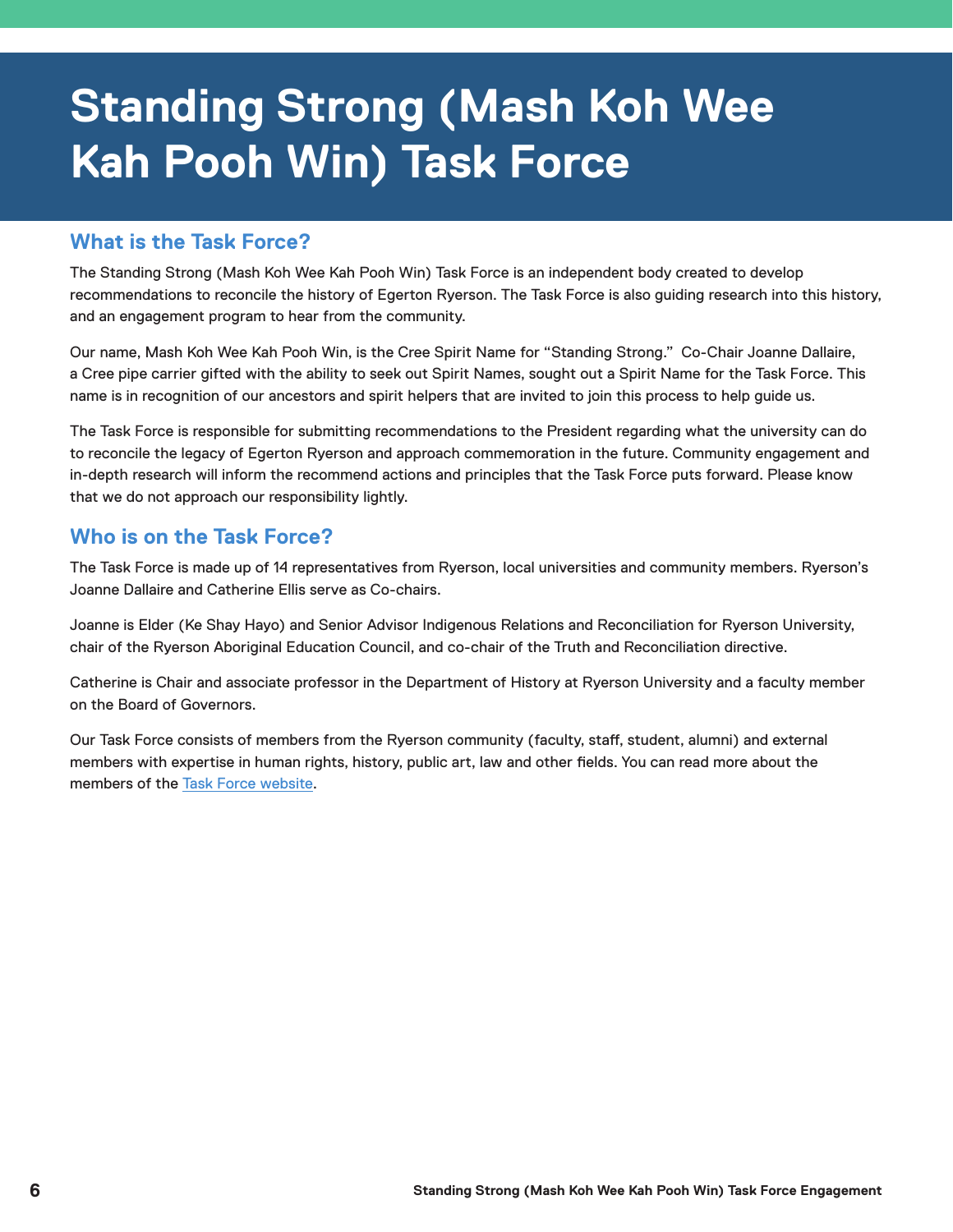## **Planning your community conversation**

### **Guidelines for hosting a community conversation**

Here are a few guidelines to help you plan your community conversation, manage Q&As and collect input from all participants.

#### **Prepare for your conversation**

- **>** Develop an agenda for the event if you think that might help you. Please see Appendix C for a sample agenda.
- **>** Plan your set up review the tips for organizers included in Appendix D.
- **>** Review this guide before you host your conversation. Do not feel like you need to know everything. This process is one of dialogue and ongoing learning.
- **>** Develop an agenda for the event if you that might help you.
- **>** Orient yourself with the Task Force and engagement process.
- **>** Review the conversation starters and adjust them as you need to enter the event feeling prepared and empowered to facilitate a good conversation.

#### **Make space for all voices**

- **>** Your role as a host is to make space and be an active listener. Listen carefully to what people are saying so you can help guide and encourage discussion.
- **>** If the conversation feels stuck, try using probing questions to encourage discussion rather than closed yes/no questions.
- **>** Be comfortable with pauses and silence. These topics are complex and nuanced, and reflection is part of the process of conversation.
- **>** Make sure if multiple people are participating, everyone gets an opportunity to provide input. If someone is not participating, you can say *"I need to make sure we hear from everyone; is there anything you would like to add to the list?"*
- **>** If some people are dominating the conversation, try something like *"Those are interesting views. Let's see what other people think?"*

#### **Strive to remain neutral**

- **>** Try to stay impartial if there are disagreements. Your role is to further discussion and draw out the different viewpoints – whether positive, negative or somewhere in between – rather than to take sides.
- **>** When faced with difficult and/or emotional questions, try to seek additional information by asking clarifying or probing questions.
- **>** If one or more participants are becoming disruptive, consider moving them into a breakout room on the virtual platform you are using and having a conversation to address the disruption.
- **>** Try not to endorse participant views, or insert your own views into the discussion.
- **>** State and restate as needed that all perspectives are valid including uncertainty or neutrality and that there is space for them.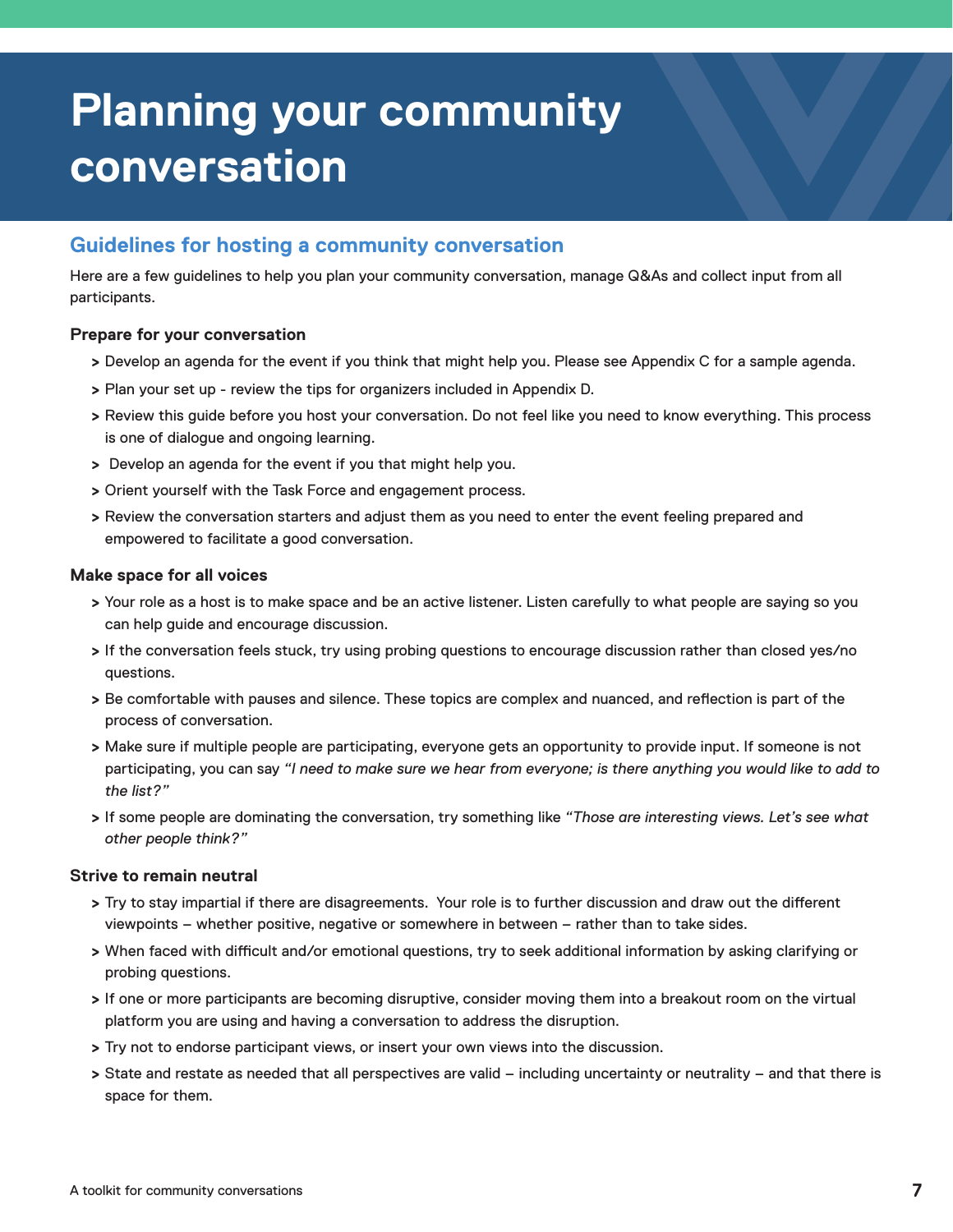### **Considerations**

You know your communities best. We are looking to you to plan and lead conversations in a way that is relevant and meaningful for participants. To assist with your planning we've provided a few suggestions that may be helpful as you develop your conversation guides:

#### **What is the best virtual tool to convene a conversation that feels welcome, inclusive and accessible?**

- How will you set up your virtual space? (e.g. plenary room, break-out rooms)
- What kind of cultural protocol is important to your participants (e.g. opening and closing the session)?
- If participants do not have internet access, can you offer the option to phone in?

**What are the roles and responsibilities needed to run a virtual conversation?**

- Who will facilitate?
- Who will take notes?
- $\geq$  Is there a need for technical support?

**When is the best time to host your conversation and how long should it be?**

- What are your participants' schedules and daily responsibilities?
- Do you need to ask participants beforehand their preference for dates and times? (e.g. Doodle, Google Forms)
- > How long should your session be?
- > Do you need to build in time for breaks?

**What materials will you need to send participants before the conversation?**

- Will they need to see the conversation starters beforehand?
- What information do they already have, and what information do they need?
- Do you need a Code of Conduct? If so, is this something you can co-create with the group so that it is relevant and resonates with participants?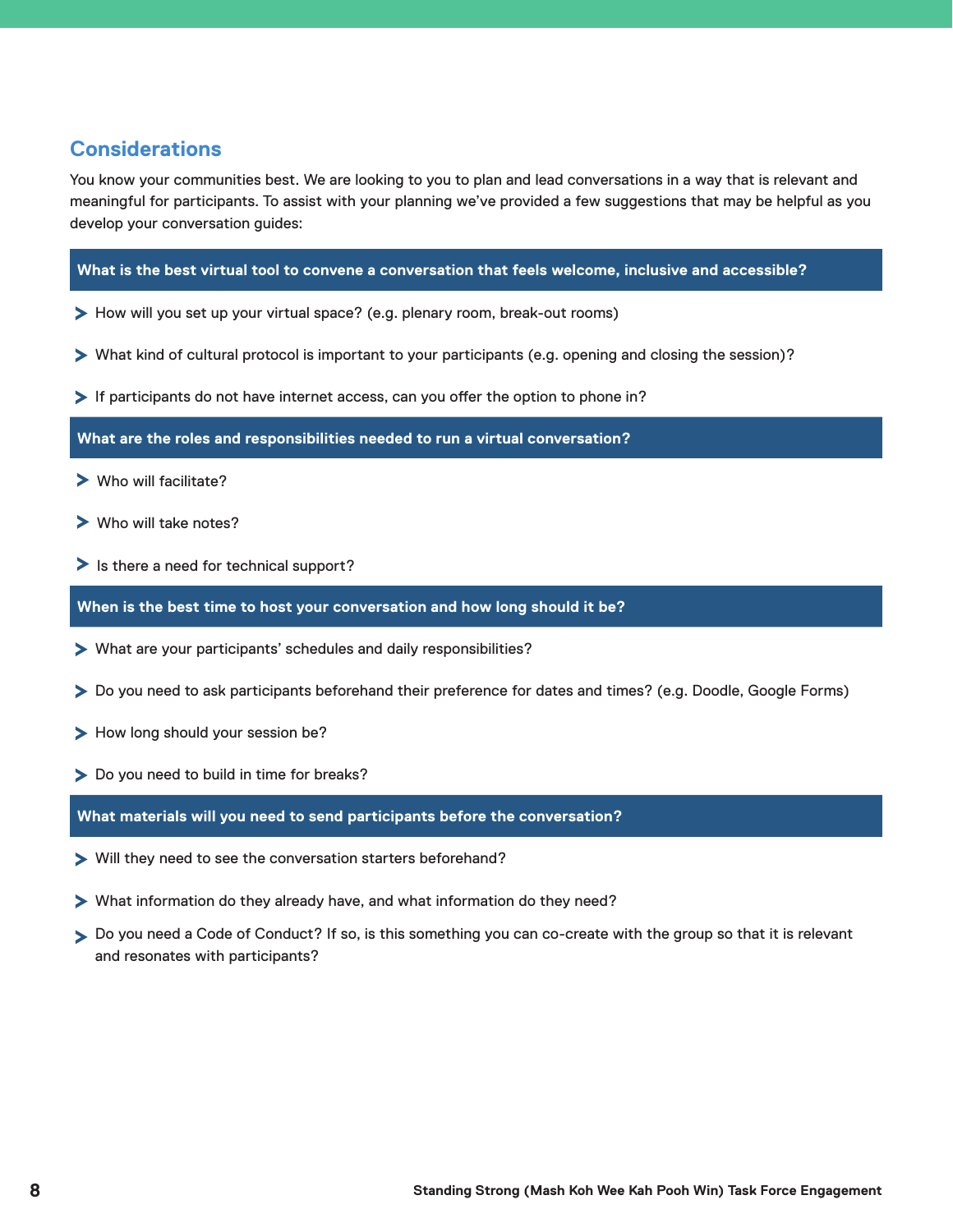#### **How many people should be invited and how will you invite them?**

- Is there a maximum group size to ensure that the space feels welcoming and safe?
- How will you invite people? (e.g. phone, email, e-newsletter, social media, leveraging online community networks)
- $\triangleright$  How will you manage RSVPs? (e.g. email management, Eventbrite, Google Forms)

**What tools and techniques will ensure a positive and productive conversation?**

- What conversation styles do you already use with this group?
- > How can you adapt these to a virtual space?
- How will you accommodate different communication styles and preferences? (e.g. sharing in a large group, sharing in a small group, verbal, written, listening and reflecting)
- What type of facilitation allows for sharing a range of views on complex questions?

**What accessibility supports will allow everyone to participate wholly (e.g. closed captioning, language translation, ASL, etc.)?**

- > Do you have access to these supports?
- If not, how can Ryerson help you in making these supports available?

**Are you hosting a conversation with Indigenous peoples?**

Please contact the Engagement Manager to discuss options for incorporating protocol and reciprocity into the engagement process.

**Can community conversation participants also submit responses to the survey?**

Yes! In fact, please encourage everyone to submit personal responses at standingstrong.civilspace.io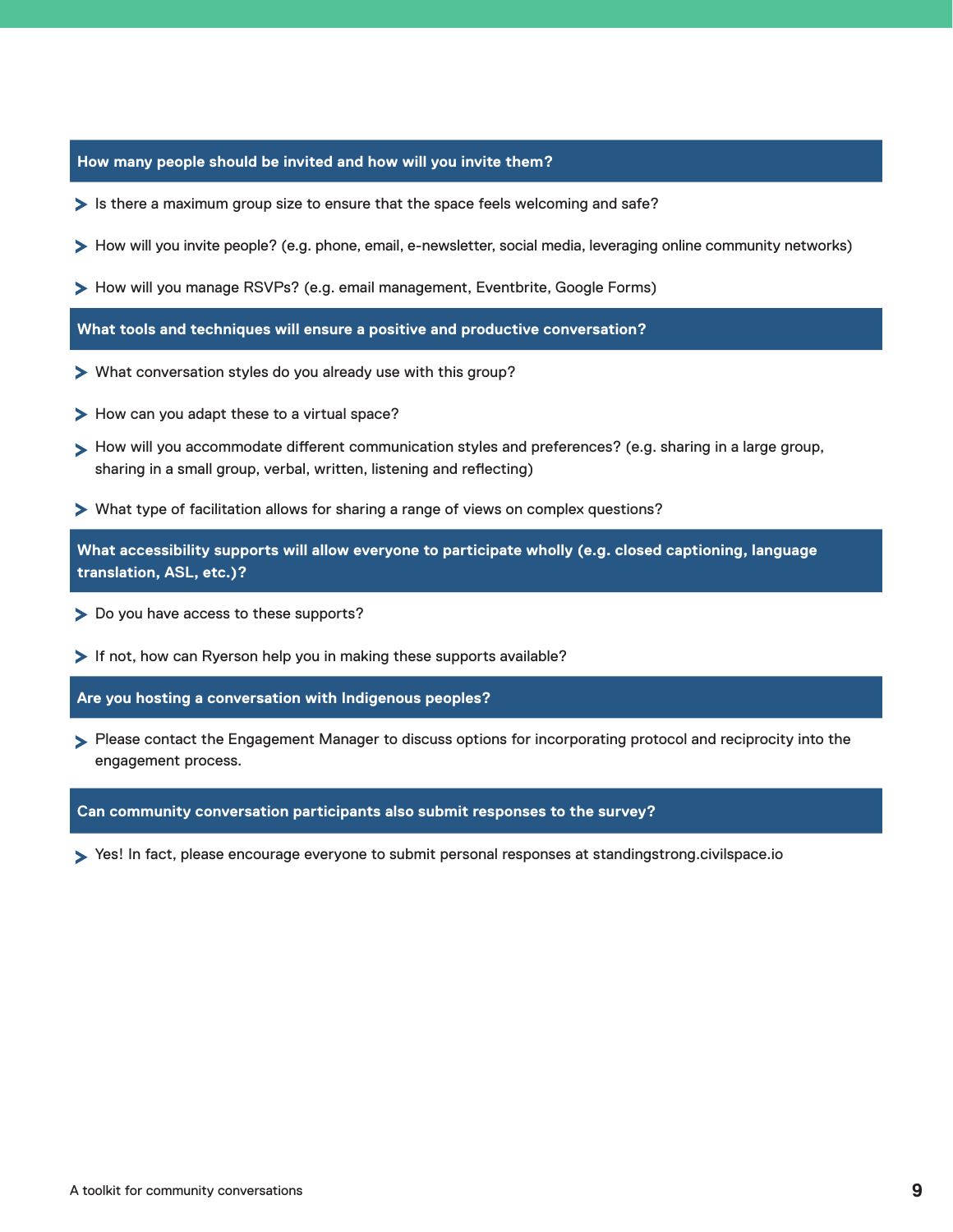## **Ideas for virtual engagement**

Due to the COVID-19 pandemic, the engagement must be conducted virtually. As you make plans to engage community members, it is important to remember that different participants have different needs and preferences to provide their feedback. While we encourage you to plan engagement in a way that you think will work best for the community you are meeting with, we've provided a few ideas here to get you started:



#### **A) Virtual meetings on Google Meets or Zoom**

Both platforms offer a relatively accessible means of bringing community together to discuss. Consider planning an open discussion, or a world café style event using [Google Jamboard](https://jamboard.google.com/) to gather feedback.



#### **B) Telephone townhall**

Despite a lot of folks using virtual meeting platforms over the past year, we know that not everyone is comfortable or has the same access. As an alternative, please consider hosting a group discussion through teleconference where participants can dial in over phone to discuss the scenarios with you and share their feedback.



#### **C) Interviews**

When a group setting isn't the best way to meet with community members, consider holding small group conversations to gather feedback. These could be hosted over a virtual meeting platform (like Zoom or Google Meets) or phone. This may be a more appropriate way to meet with folks who are less comfortable online or who would otherwise face barriers to participating in a group setting. Consider meeting people where they are: for example, if a group already meets at a certain time, consider holding a small group interview during that time.

Please consider these formats as suggestions and use your judgment and experience to plan engagement events that work best for those involved.

### **Tips for positive and constructive conversations**

- **>** Draft a one-page **Code of Conduct**, share it with participants beforehand, and invite people to add their ideas. Please see Appendix A for an example
- **>** Commit to co-creating a **brave space for discussion**
- **>** Make space for **silence, reflection and discomfort** these are all parts of our collective learning
- **> Practice active listening** that is grounded in empathy, e.g. use statements of acknowledgment, like *"I hear you, what you're sharing is important, that viewpoint is valid"*
- **>** Accommodate different communication styles and preferences
- **> Read the (virtual) room** and know when to step in and step back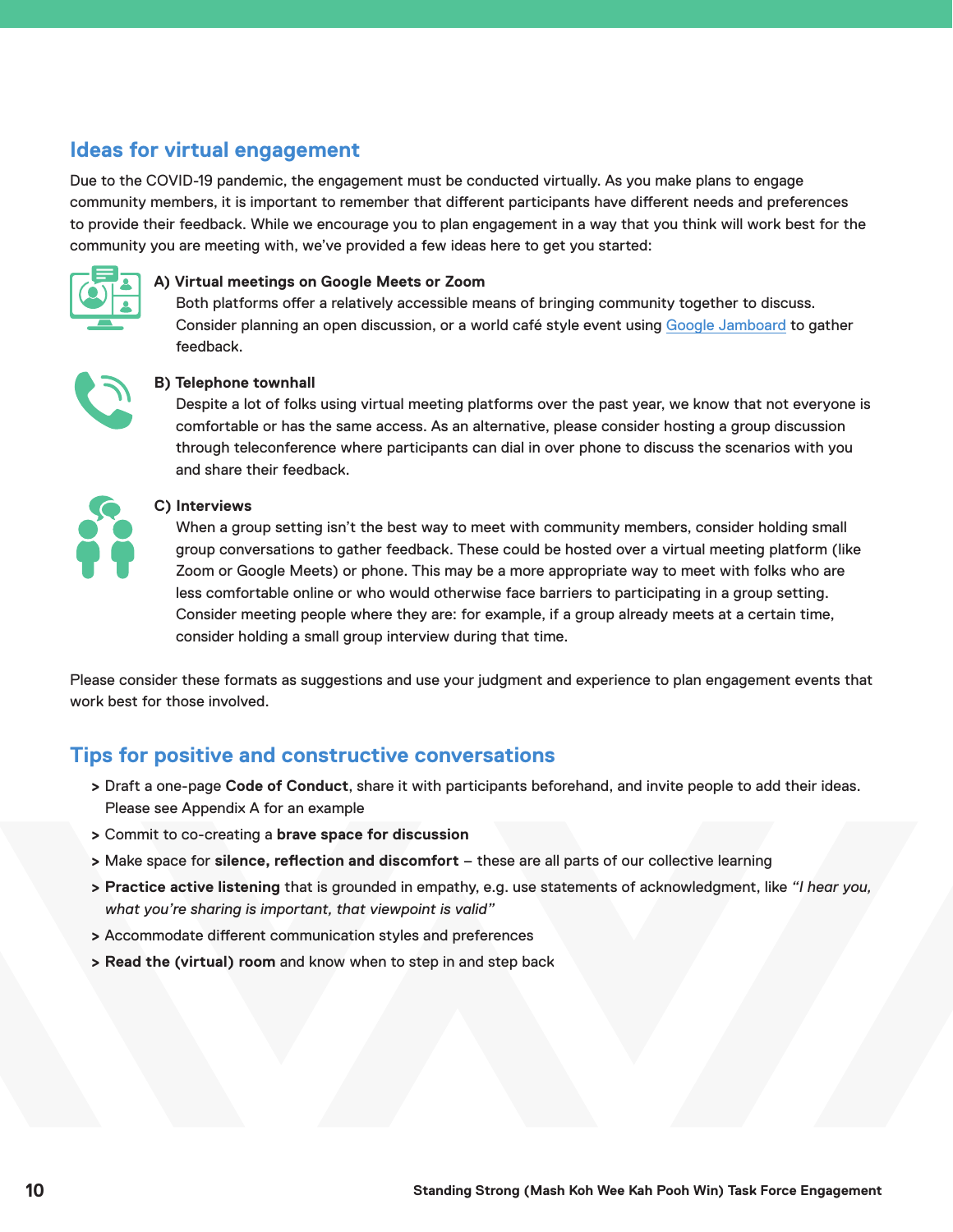## **Conversation guide**

It's up to you as to how you'd like to plan and facilitate your community conversation. We know that the matter at hand is highly nuanced and may be sensitive. Bearing that in mind, we've included suggested conversation starters to frame your discussion. Please contact the Engagement Manager if you have questions or concerns about any of these topics.

### **Conversation starters**

#### **Question 1 - Statue**

We know that there have been ongoing conversations regarding the statue of Egerton Ryerson and around commemoration in general. Commemoration is a way we honour and remember a person or events. **What are your thoughts and ideas about the statue of Egerton Ryerson?**

#### **Question 2 - Commemoration**

The Task Force is studying Egerton Ryerson's relationship with Indigenous Peoples. We are also looking at his connection to the education system in Ontario and Indigenous education in Canada. **Given what you may know of Egerton Ryerson's legacy, how does that affect your view of commemoration today?**

#### **Question 3 - Principles**

In Fall 2021 the Task Force will present recommendations on commemoration to the University President. In order to do this, the Task Force is developing principles that will build on the [vision](https://www.ryerson.ca/president/StrategicVision/) and [values](https://www.ryerson.ca/provost/strategic-plans/academic-plan/ourvalues/) of the university (please click on the links if you would like to read more).

#### **Please tell us what you think of the draft principles below for future decision-making about commemoration. What do you like, what should be changed, what else would you like to see included?**

- **> Reconciliation:** we have a responsibility to better meet the needs of Indigenous peoples by examining our education system and how we can do things differently
- **> Transparency:** in the spirit of trust-building, we must be open about our decision making
- **> Impact:** we must consider harm and achievement as critical factors for decisions on commemoration
- **> Equity and inclusion:** we are deliberate in our pursuit to advance institutional equity for sovereignty-seeking Indigenous peoples, as well as equity-deserving groups including Black and People of Colour communities
- **> Humility**: we humble ourselves to acknowledge that we are part of a greater whole, and we must take responsibility when we have erred
- **> Integrity:** we embody these principles with intention and advance them with courage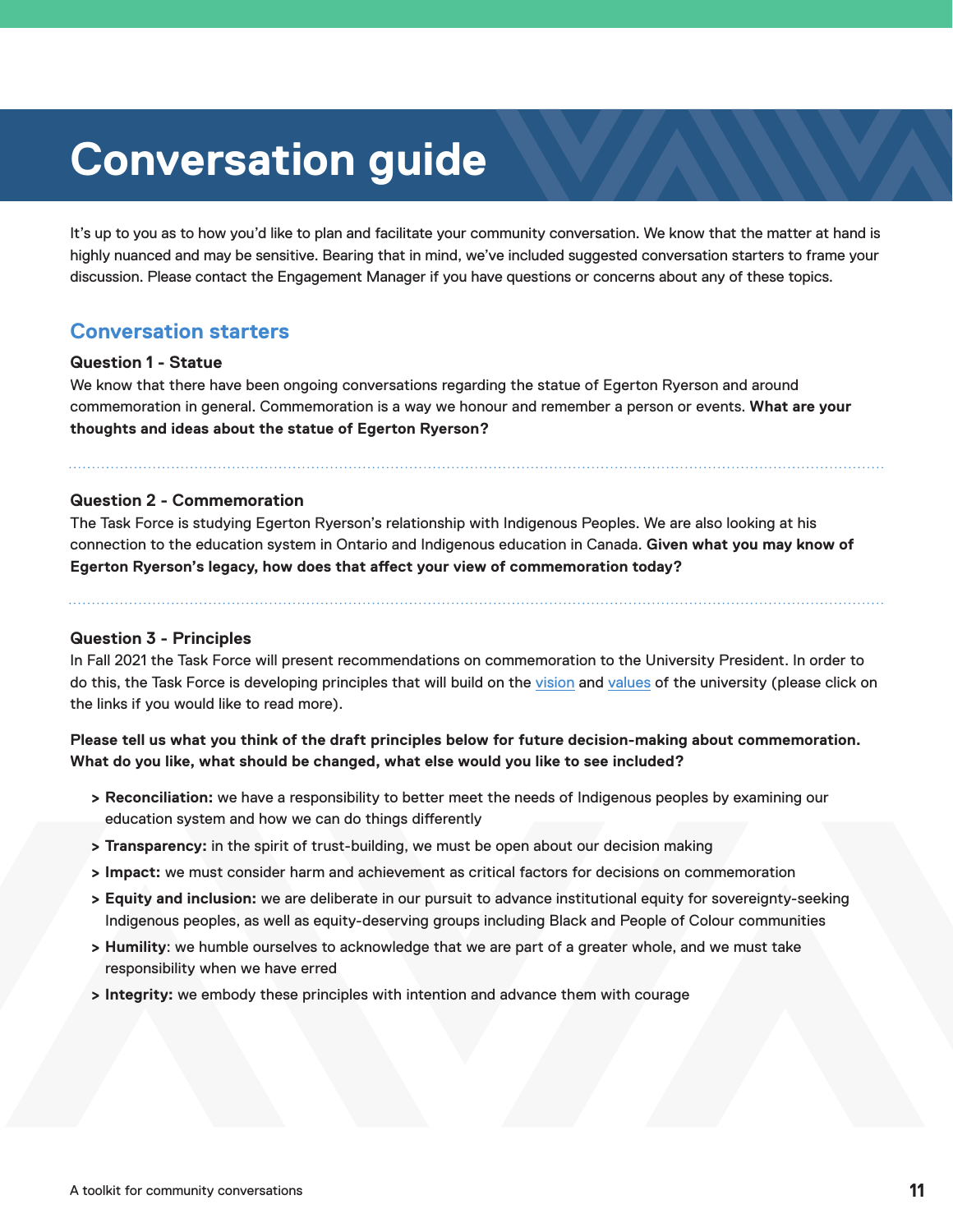### **Question 4 - Reconciliation**

Given the University's commitment to reconciliation, what ideas do you have to address the legacy of Egerton Ryerson?

**Question 5 - Open-ended**

Is there anything else about the work of the Task Force you'd like to share with us?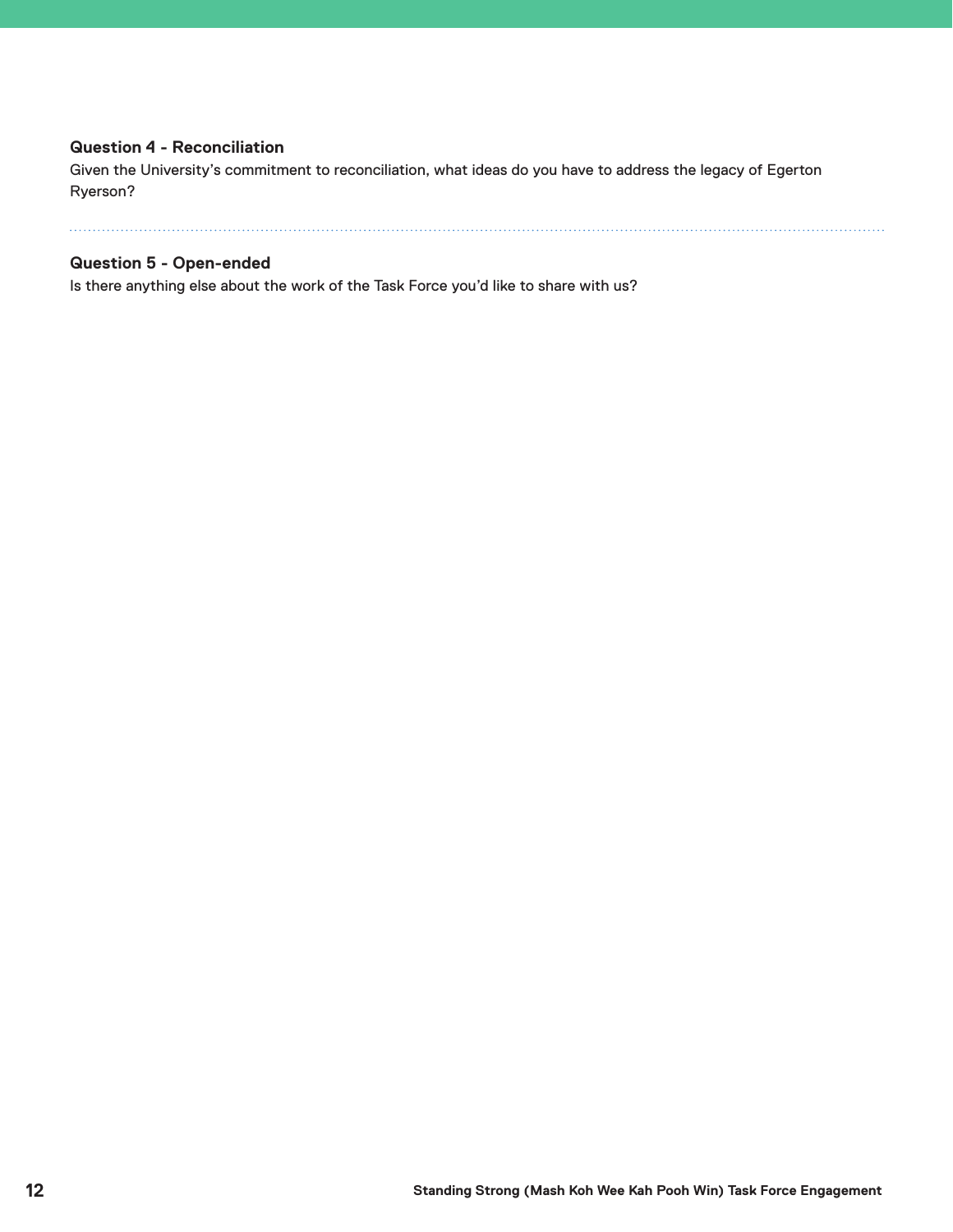## **Resources**

The Task Force is committed to supporting community conversations with culturally relevant and appropriate resources. These include supports for planning and facilitating your conversation, as well as resources to make your virtual meeting accessible to participants.

### **Community support**

As you plan your community conversation, think about what kinds of supports you can offer to participants to ensure that everyone feels welcomed and has the tools they need to take part in the conversation. If you would like additional supports not listed below, please reach out to the Engagement Manager to discuss options.

| <b>Accessibility support</b>                                               | <b>Resource</b>                                                                                                                                                                                                                                                                                                                                                           |  |  |  |
|----------------------------------------------------------------------------|---------------------------------------------------------------------------------------------------------------------------------------------------------------------------------------------------------------------------------------------------------------------------------------------------------------------------------------------------------------------------|--|--|--|
| Meeting facilitation, ASL<br>interpretation, note-<br>taking, paper survey | Please contact the engagement manager if you need help with appropriate supports.                                                                                                                                                                                                                                                                                         |  |  |  |
| Translation                                                                | Some meeting platforms offer options for live translation (e.g. Zoom, Google Meet). Please<br>contact the Engagement Manager if you have specific live translation needs for your<br>conversation.                                                                                                                                                                        |  |  |  |
| Closed captioning and<br>transcription in-meeting                          | Some meeting platforms offer closed captioning services, which you can turn on in the<br>'meeting settings.' This will include a text caption for audio and video content. You can also<br>enable live transcription service to show a transcript on the side panel in-meeting. Please<br>contact the Engagement Manager if you would like help accessing these services. |  |  |  |
| Paper survey                                                               | If your conversation participants prefer to fill in a paper copy of the survey, please contact<br>the Engagement Manager to discuss options to print, distribute and collect paper surveys.                                                                                                                                                                               |  |  |  |



### **Task Force contact information**

If you have any questions please contact us via email: **standingstrong@ryerson.ca**

**Rachel DiSaia,** Engagement Manager Standing Strong (Mash Koh Wee Kah Pooh Win) Task Force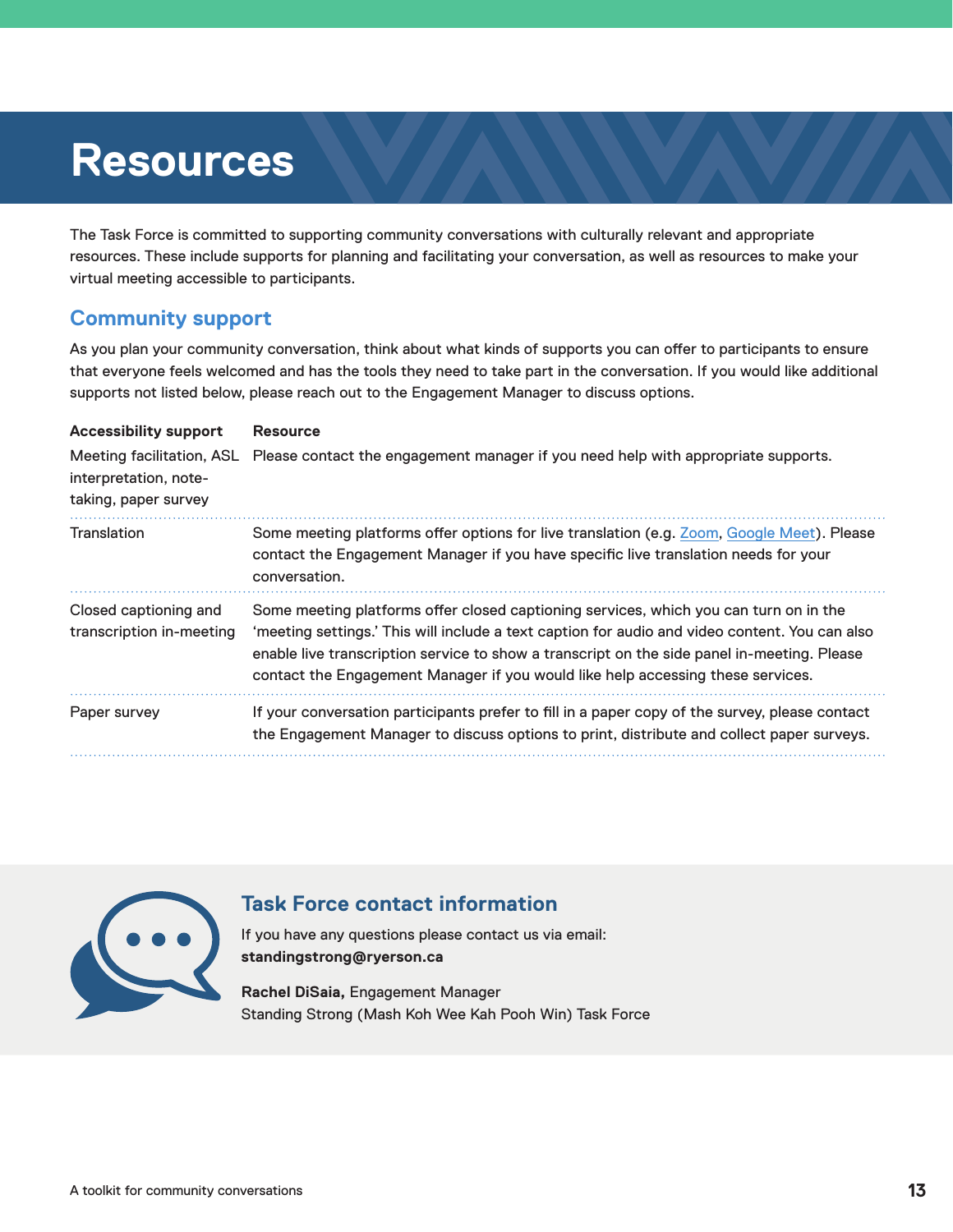## **Reporting back**

Once you've led your community conversation, we want to make sure you have the resources you need to report back – this is an important step to ensure that your contributions are reflected in the broader engagement process. You will have until May 16th, 2021 to gather and submit your results. You can also report back using the Standing Strong Task Force engagement portal at **standingstrong.civilspace.io** or by completing the reporting template included in Appendix B. Please get in touch if you need any help with this process.

Here are a few tools and ideas that can help you take notes, collect feedback and share it back.



#### **Tips for summarizing your conversation:**

- **>** You can use the template in Appendix B for note taking. We would suggest filling this out shortly after your conversation while the discussions are fresh in your mind.
- **>** Keep it short and high level, including the key themes, questions, and points to bring forward for ongoing conversations.
- **>** We recommend 3-4 pages for conversations summaries, but this can be a bit longer or shorter depending on how long your session is and the number of participants.
- **>** Please use a consistent style and formatting for your summary (e.g. heading for each conversation starter and subheading for themes). You can use the sample template below to summarize each of the conversation starters.
- **>** Please get in touch with our Engagement Coordinator if you would like support for note-taking.



#### **Parking lot technique:**

To respectfully direct conversation back to the main topics, try using a 'parking lot' to park ideas to revisit later. This is a space to collect ideas that can be considered later, outside of this conversation. It can help keep your conversation on track while showing participants that you hear and acknowledge their idea. Here is a [two-minute video](https://www.youtube.com/watch?v=0yZNtLrNOS4) that explains how to set up a 'parking lot'.



#### **Capturing feedback:**

If conversation participants wish to share more input, please direct them to the engagement portal: **standingstrong.civilspace.io**. If you have a smaller group, you can build in some time in the agenda to visit the online survey and move participants through the process of filling out the survey.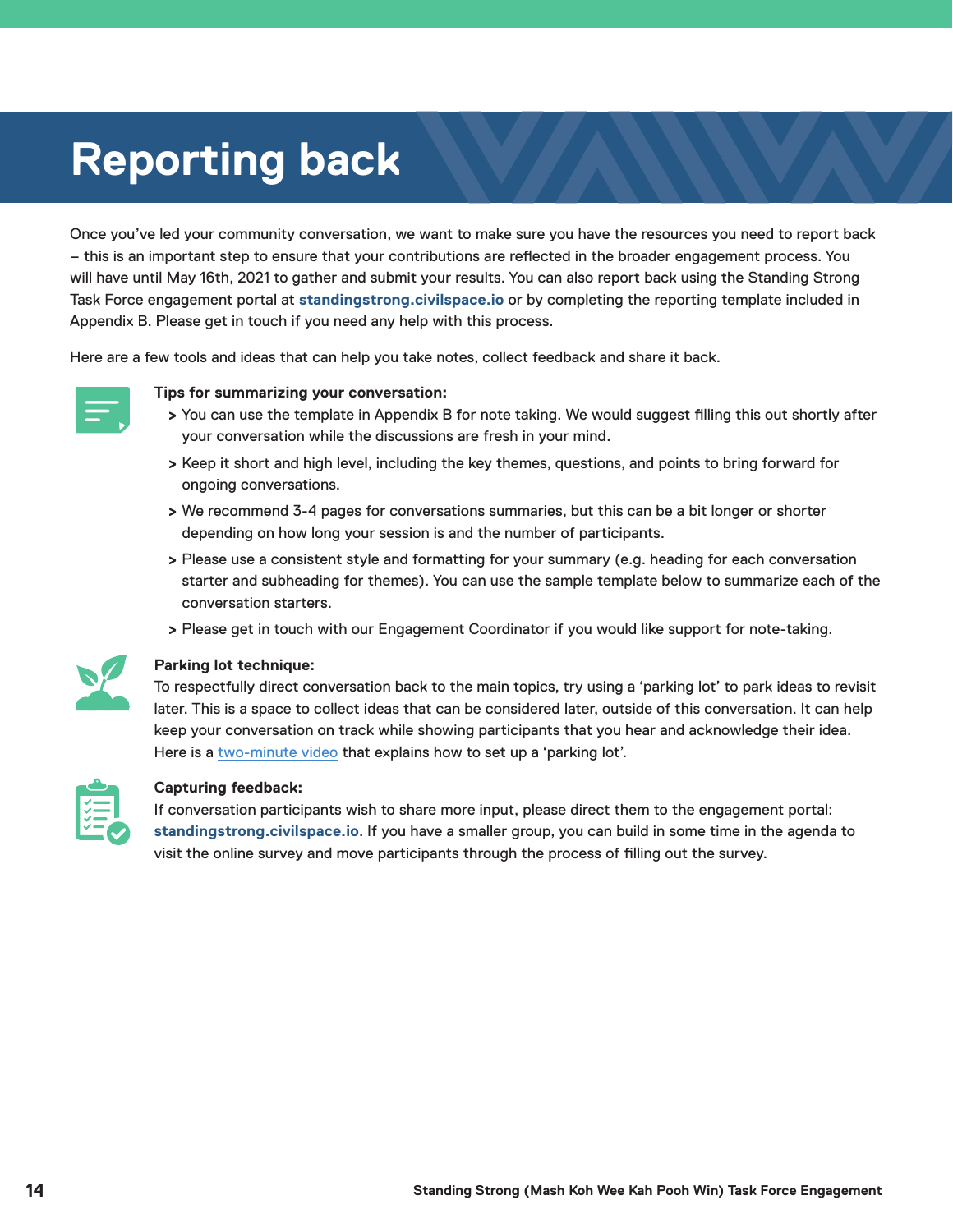## **Appendix A: Sample code of conduct**

A code of conduct will emphasize mutual respect to establish and maintain a safe and inclusive space. This Code of Conduct will be presented during the conversation and shared with all participants before the conversation.

- **>** Safe spaces aren't assumed they are created. We need to all be active participants in creating a space that feels safe for all.
- **>** [Step in/step back/step out](https://pz.harvard.edu/sites/default/files/Step%20In%20-%20Step%20Out%20-%20Step%20Back_1.pdf): we trust that you will participate at a level that feels comfortable for you. Please know that you can take a break or leave the session at any time.
- **>** Do not discuss folks (by name or identifying characteristics) who are not present without explicit consent from them before you do so. Please tell your own, or generically stated, stories.
- **>** Use respectful language as best as you can while communicating. If there are terms people are using that you do not recognize, please ask!
- **>** Please engage in our space with the spirit of generous interpretation and charitable listening.
- **>** There is a zero-tolerance policy for harmful statements. Participants who make such statements will be placed into a breakout room with our Moderator for a discussion to address their comment.
- **>** Please mute your audio when you are not speaking to minimize audio disruption.
- **>** Because this is an audio-based meeting, your voice acts as your physical presence. Be thoughtful when you speak. Be courteous, and don't interrupt the speaker.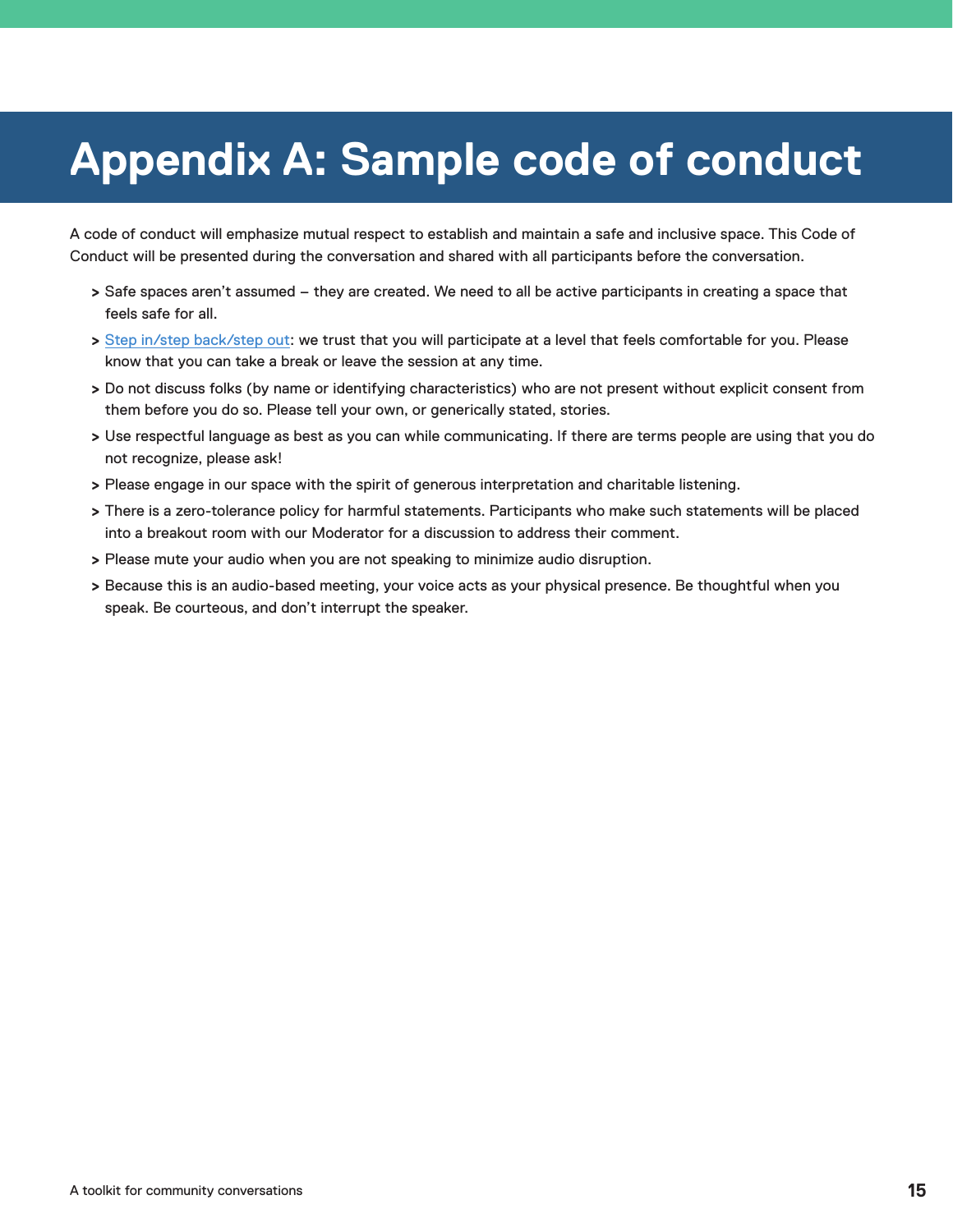## **Appendix B: Reporting template**

Please start by letting us know when your conversation took place and who participated, using this template:

| Date                   |  |  |
|------------------------|--|--|
| Number of participants |  |  |
| Format                 |  |  |
| Any other notes        |  |  |

**Question 1 - Statue** 

What are your thoughts and ideas about the statue of Egerton Ryerson?

Responses (general ideas or direct quotes)

Questions from participants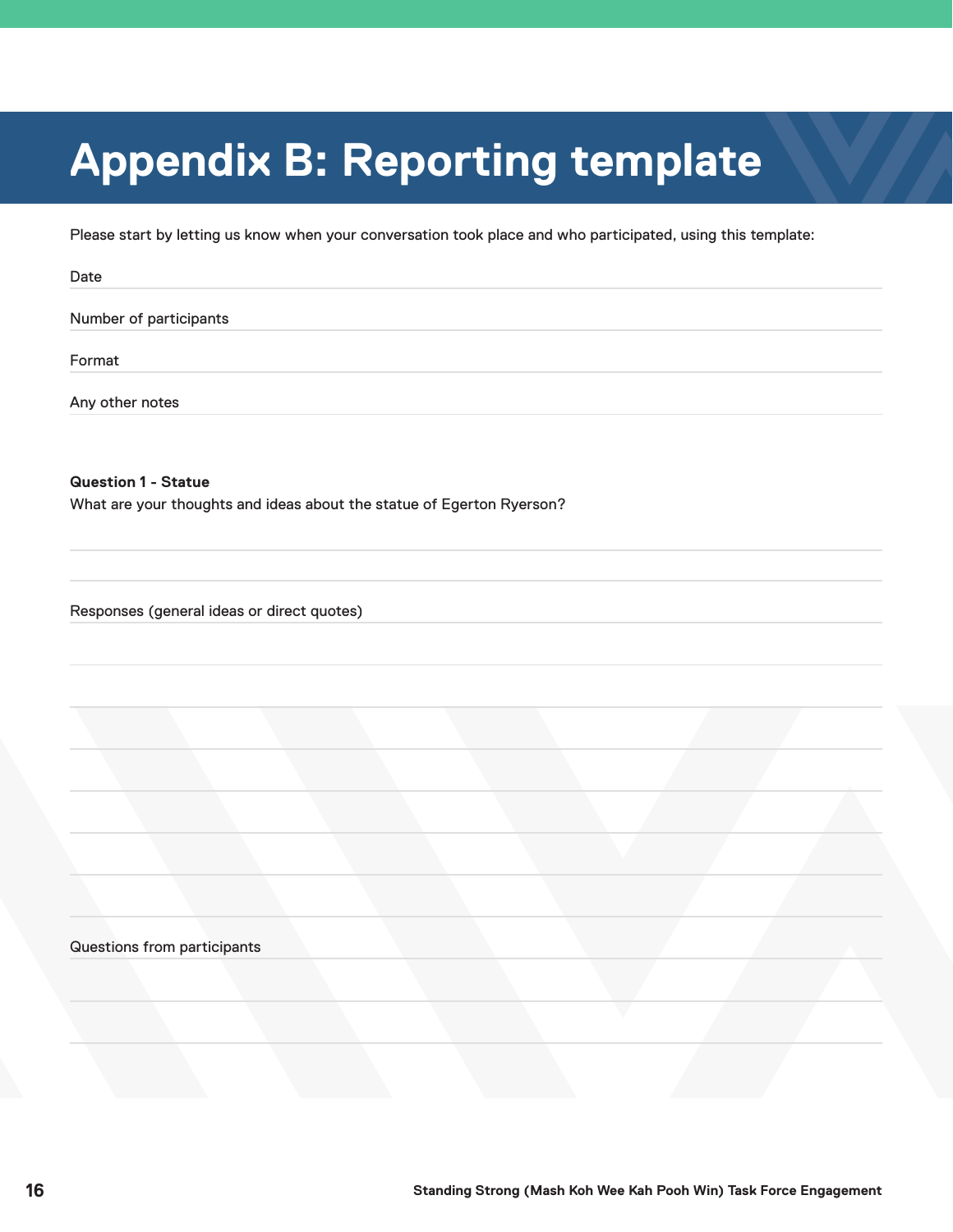#### **Question 2 - Commemoration**

Given what you may know of Egerton Ryerson's legacy, how does that affect your view of commemoration today?

Responses (general ideas or direct quotes) Questions from participants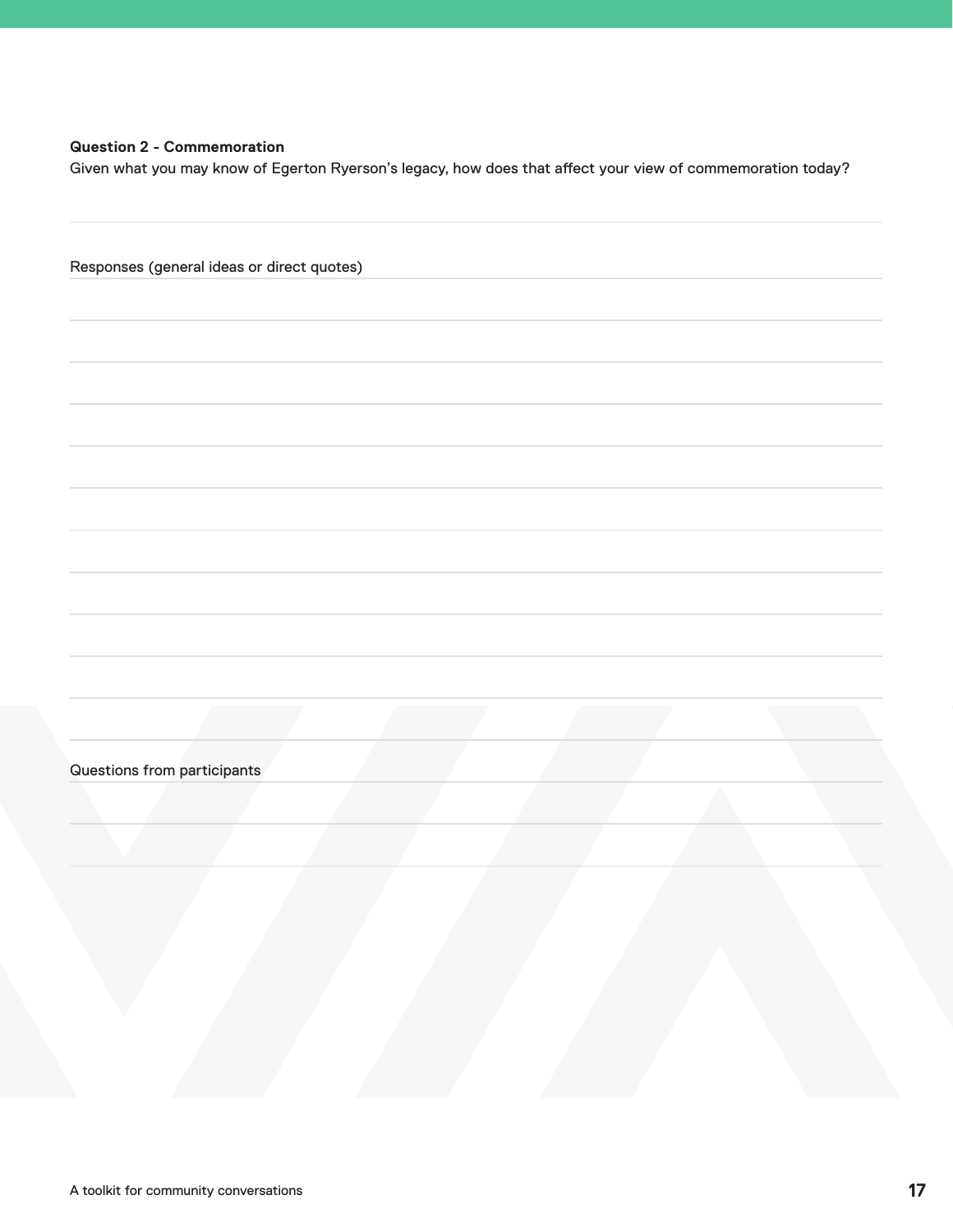#### **Question 3 - Principles**

Please tell us what you think of the draft principles below for future decision-making about commemoration. What do you like, what should be changed, what else would you like to see included?

Responses (general ideas or direct quotes)

Questions from participants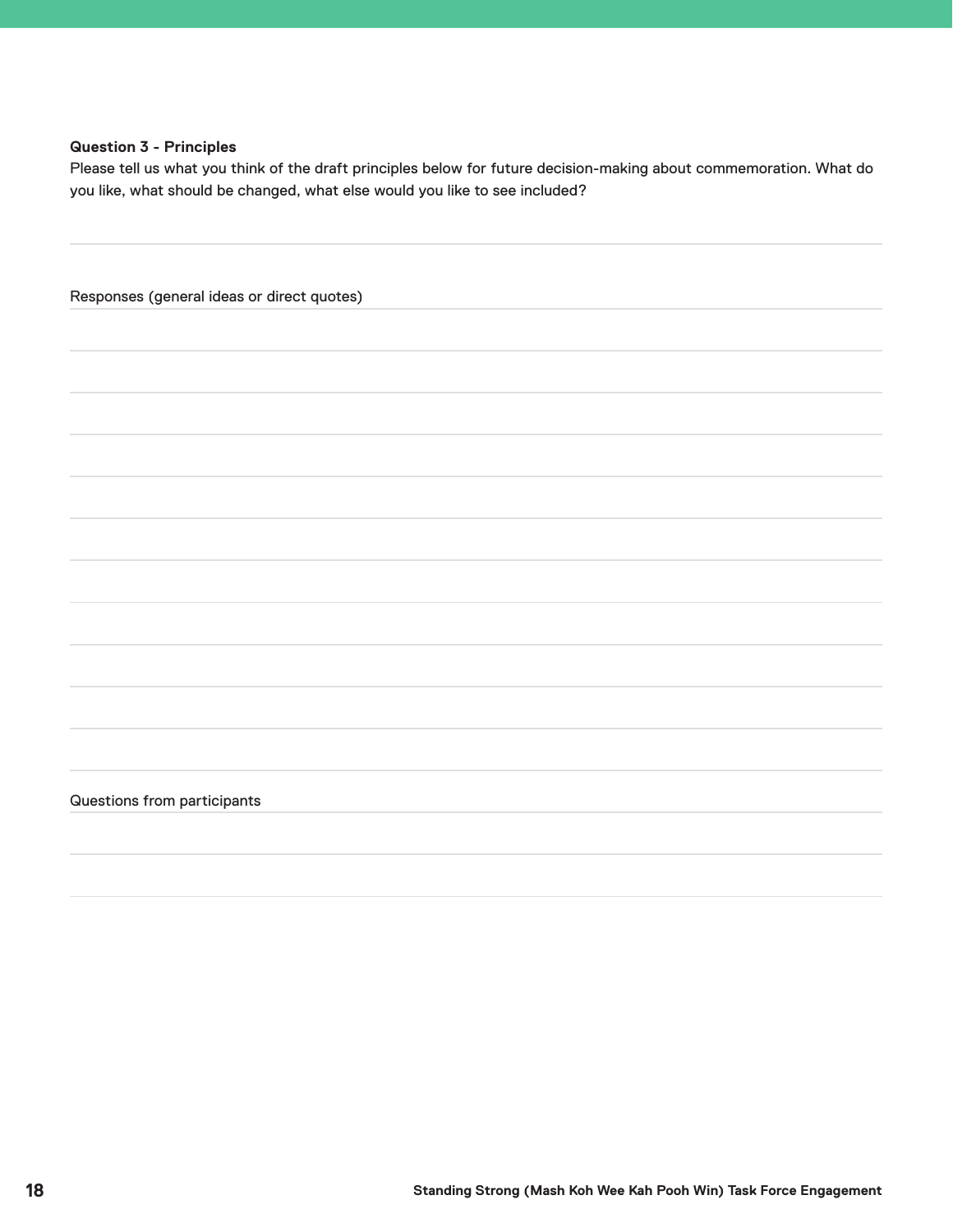#### **Question 4 - Reconciliation**

Given the University's commitment to reconciliation, what ideas do you have to address the legacy of Egerton Ryerson?

Responses (general ideas or direct quotes)

Questions from participants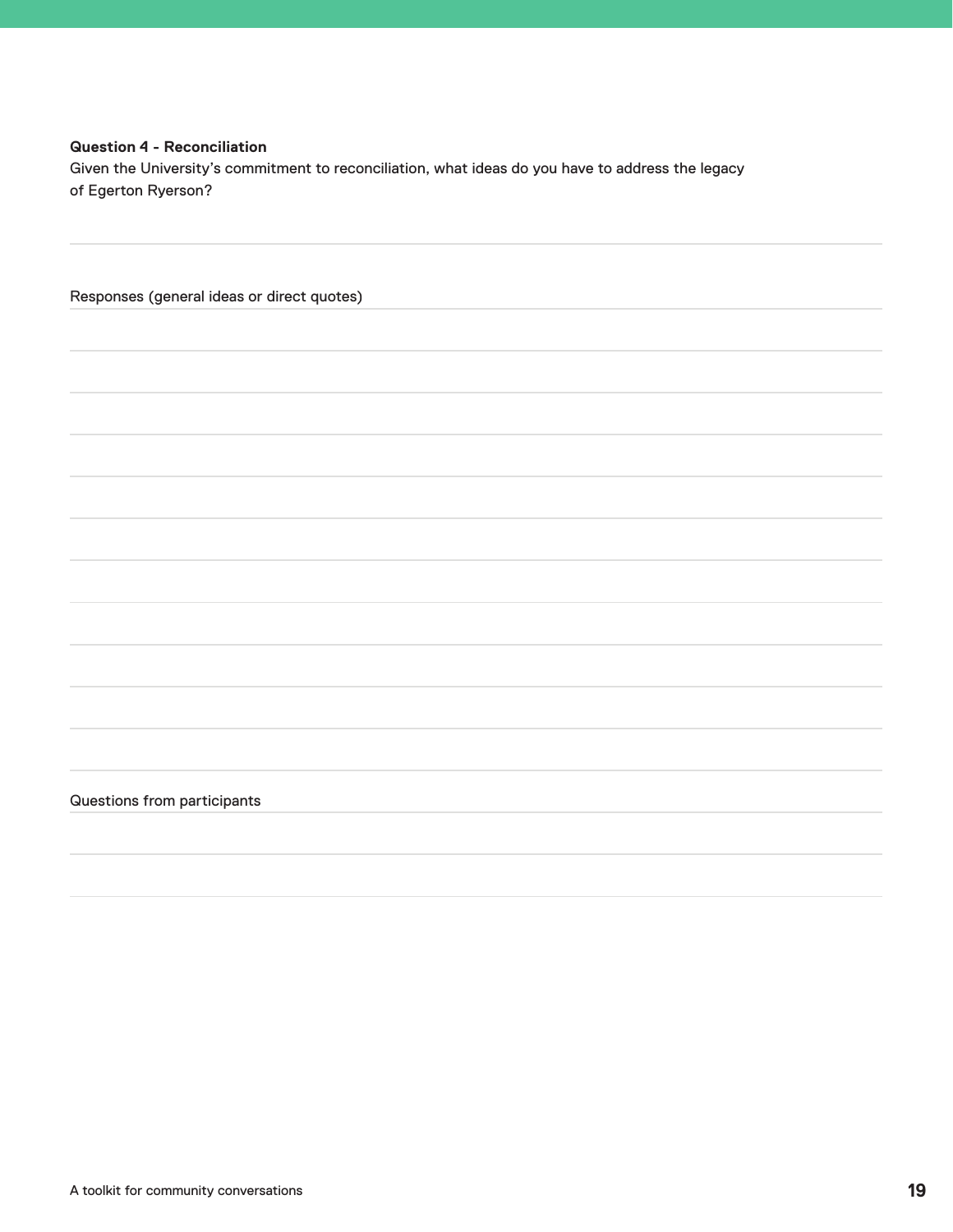#### **Question 5 - Open-ended**

Is there anything else about the work of the Task Force you'd like to share with us? *Please remind participants that they can also provide personal feedback online at standingstrong.civilspace.io*

Responses (general ideas or direct quotes)

Please tell us about your conversation by heading to standingstrong.civilspace.io and taking about 20 minutes to fill out the Conversation report-back.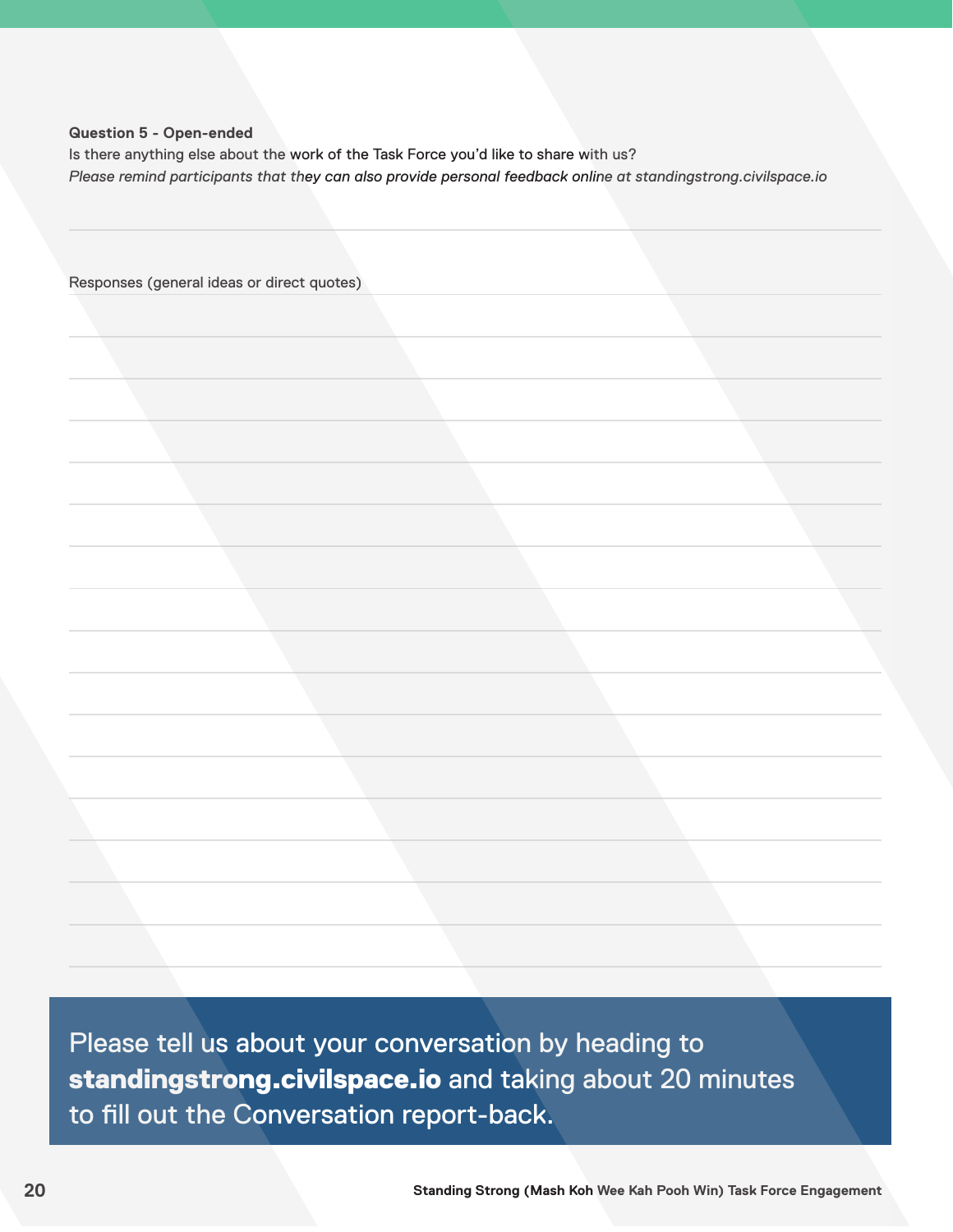## **Appendix C: Sample agenda**

Please use this sample agenda as a starting point for your conversation.

- **>** Welcome
- **>** Land Acknowledgment
- **>** Brief overview of Task Force
- **>**Code of conduct
- **>** Engagement questions
- **>** Open discussion
- **>**Closing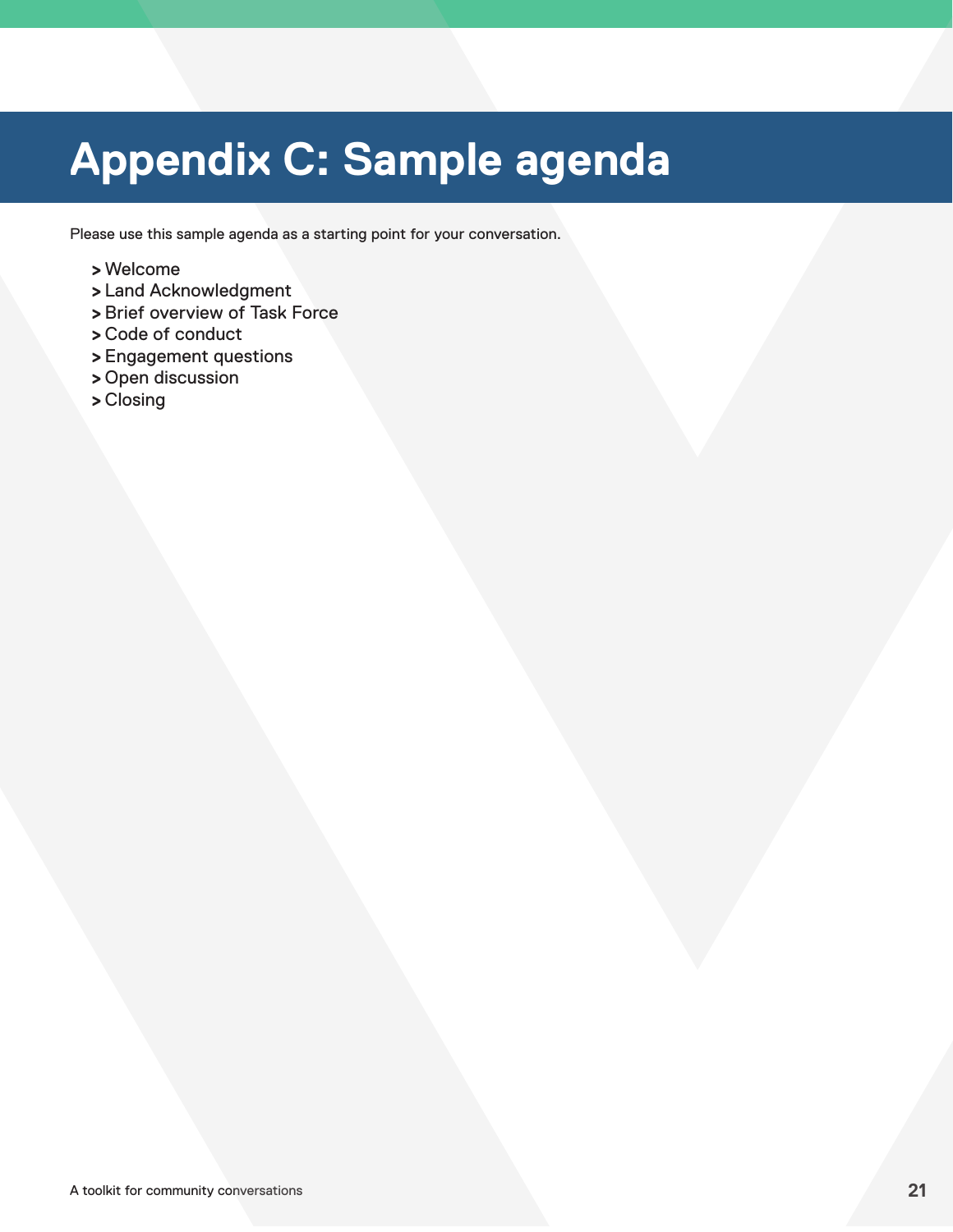## **Appendix D: Tips for organizers**

When hosting a community conversation, don't forget to take care of yourself! Below are some ways to make sure you have what you need.

#### Co-hosting

**>** Find someone you feel comfortable co-hosting with. This can ease the stress, help capture notes, and support trouble shooting if there are any technical issues.

#### Meeting facilitation

- **>** Get familiar with the technology you need ahead of time.
- **>** If you plan to use visuals or presentation slides, practice sharing your screen ahead of time.
- **>** Write yourself a script if that will help you to remember everything you want to share.
- **>** Create an agenda, even if it's just for yourself, to help you cover everything that you intend to.

#### Note taking

- **>** Document the information from conversations, without capturing the names of attendees.
- **>** If someone asks that their comments are not included in the notes, omit them from your reporting.
- **>** Ask someone ahead of time if they can take notes so that you can focus on facilitating.

#### Arrange your space

- **>** Your environment will affect how you look and sound.
- **>** Find a comfortable place to sit for the period of time you will be facilitating.
- **>** For the best audio, call in from a laptop or desktop computer, not your cellphone.
- **>** To prevent sounding like you're in a tunnel, set yourself up in a quite space with good sound absorption (carpets, blankets, pillows).
- **>** If you're using your webcam, create a neutral background, and have sufficient lighting.
- **>** Make sure that your face is illuminated and that light isn't shining from behind you.
- **>** Have a glass of water handy and tissues nearby.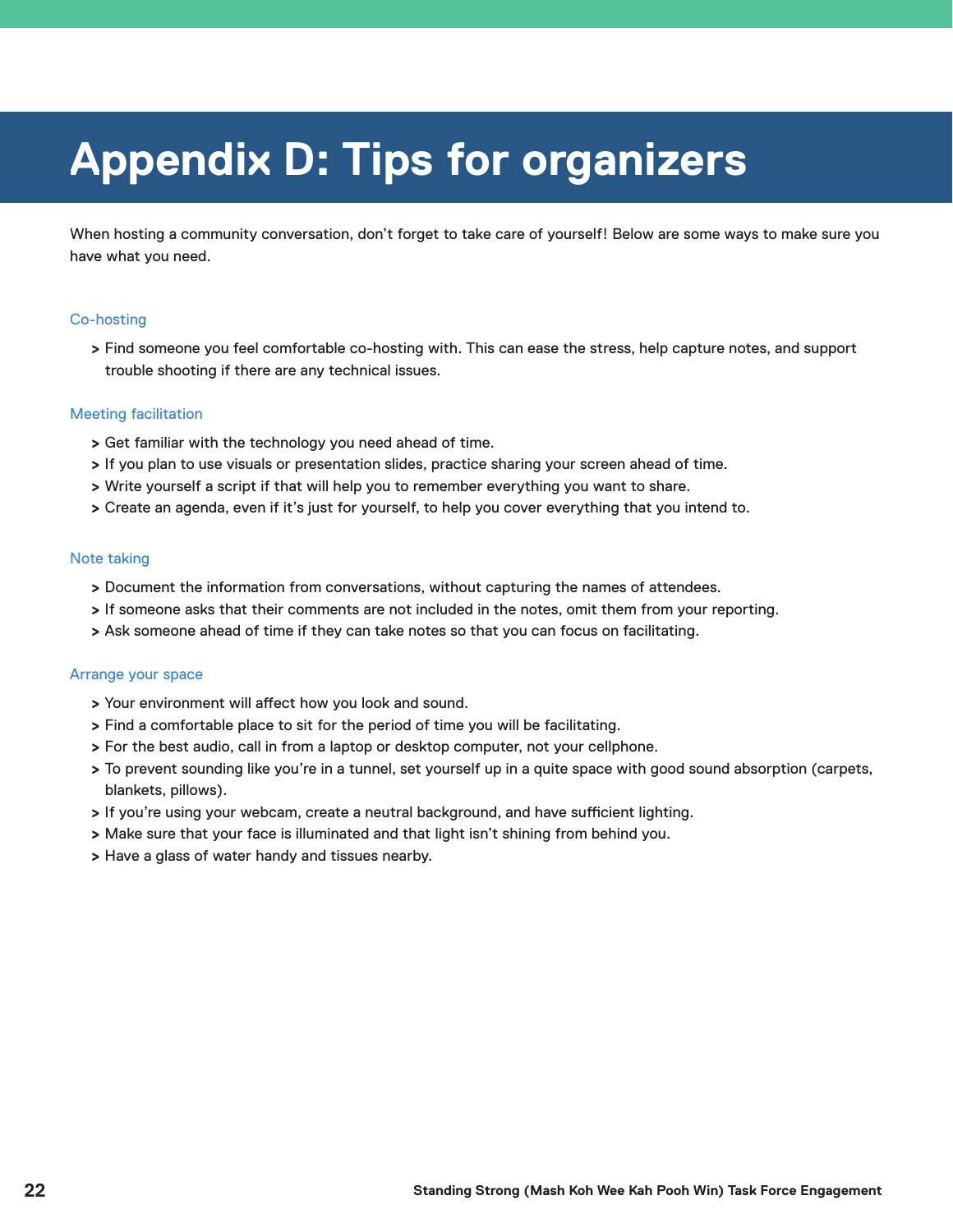## **Appendix E: Poster**

The online survey is an important mechanism for community members to learn and share their input. You can use this poster to direct participants to the online survey, which will be open from March 16 to May 16, 2021.